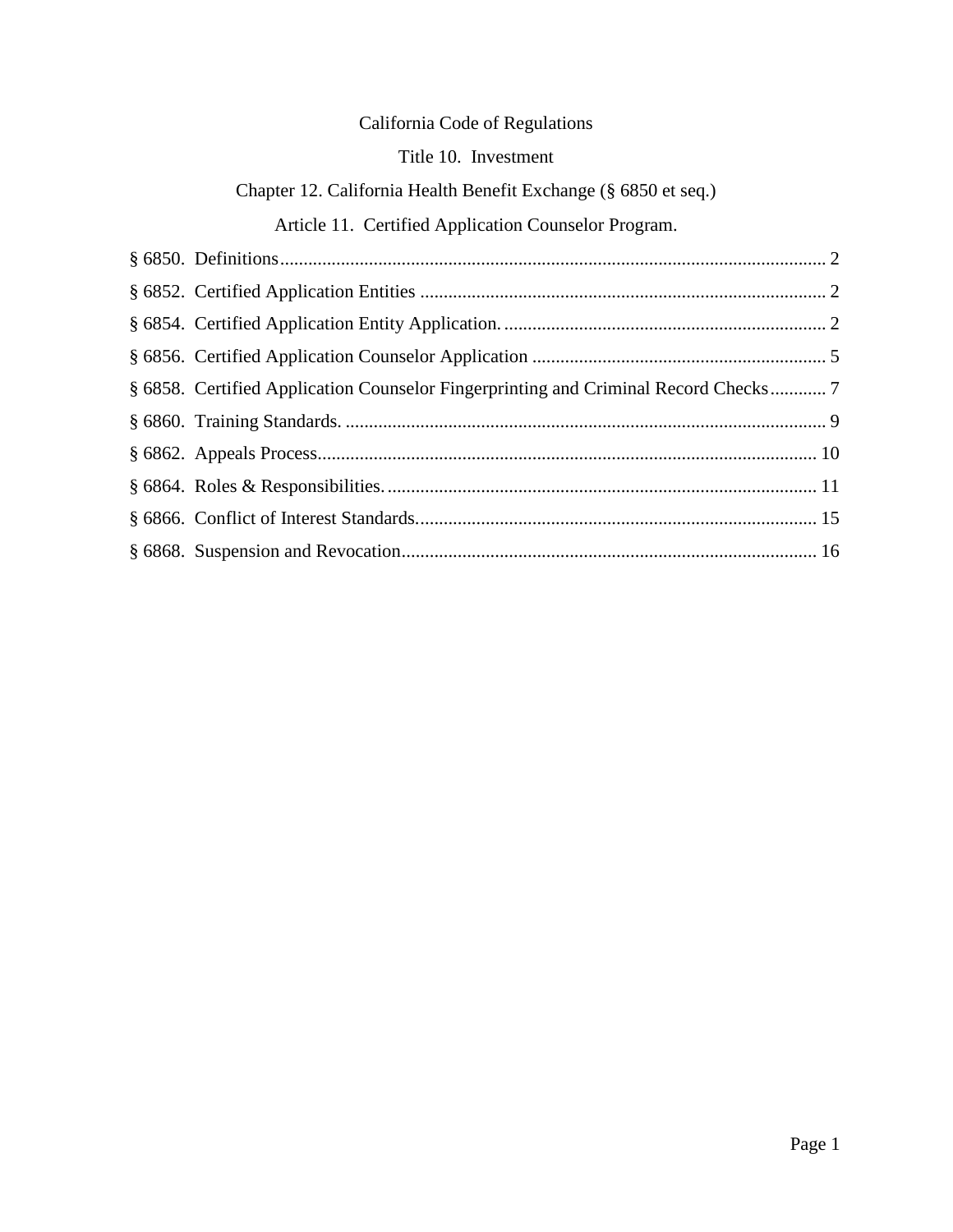### <span id="page-1-0"></span>**§ 6850. Definitions.**

- (a) For purposes of this Article, the following terms shall have the following associated meanings:
	- (1) Authorized Contact: The individual appointed by the Certified Application Entity to manage the agreement executed with the Exchange pursuant to this Article.
	- (2) Certified Application Counselor: An individual certified by the Exchange and affiliated with a Certified Application Entity pursuant to section 6856 to provide the duties specified in section 6864 of this Article.
	- (3) Certified Application Entity: An organization registered by the Exchange pursuant to section 6854 with affiliated individuals serving as Certified Application Counselors.
	- (4) Primary Contact: The individual appointed by the Certified Application Entity to be the liaison with the Exchange.

Note: Authority cited: Sections 100502 and 100504, Government Code. Reference: Sections 100502 and 100503, Government Code; and 45 C.F.R. § 155.225.

### <span id="page-1-1"></span>**§ 6852. Certified Application Entities.**

- (a) Except for the following, public or private entities or individuals who meet the requirements of this Article are eligible to apply to become a Certified Application Entity:
	- (1) Qualified Health Plan Issuers, as defined in section 6410 of Article 2 of this chapter;
	- (2) Individuals registered as Certified Insurance Agents under Article 10 of this Chapter.
- (b) Individuals and entities shall not be registered as Certified Enrollment Entities or Certified Enrollment Counselors under Article 8 of this Chapter and pursuant to this Article concurrently;
- (c) The Exchange shall require proof of a current or valid license, authority, certificate, or registration by the appropriate regulatory or licensing entity as a condition of eligibility to be registered as a Certified Application Entity.

Note: Authority cited: Sections 100502 and 100504, Government Code. Reference: Sections 100502 and 100503, Government Code; and 45 C.F.R. § 155.225.

### <span id="page-1-2"></span>**§ 6854. Certified Application Entity Application.**

(a) An organization or individual who is eligible pursuant to section 6852 may apply to become a Certified Application Entity according to the following process:

(1) The organization shall submit all information, documentation, and declarations required in subdivision (b) of this section.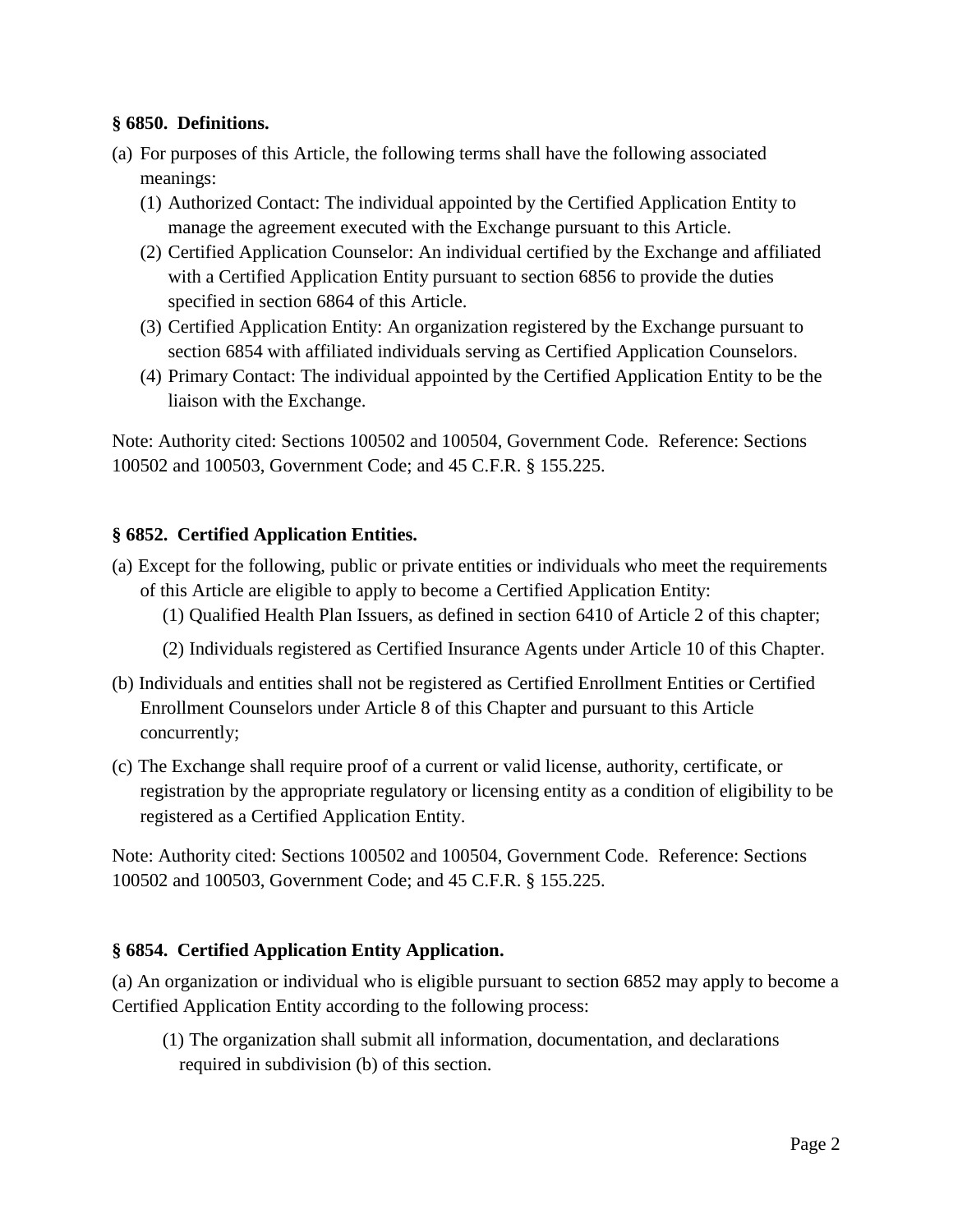- (2) The application shall demonstrate that the organization is capable of carrying out at least those duties described in section 6864.
- (3) The Exchange shall review the application and, if applicable, request any missing information.
- (4) Organizations who have submitted a completed application and demonstrated ability to meet the above requirements shall:

Be notified of available opportunities by the Exchange for the entity or individual's Authorized Contact, or his or her designee, to complete the training requirements established pursuant to section 6860, subdivision (a); and

Submit the following:

- (i) An executed agreement conforming to the Roles and Responsibilities defined in section 6864 and 45 C.F.R. **§** 155.225;
- (ii) Proof of general liability insurance with coverage of not less than \$1,000,000 per occurrence with the Exchange named as an additional insured.
- (5) Organizations that complete the above requirements shall be registered as a Certified Application Entity by the Exchange and assigned a Certified Application Entity Number. If the Authorized Contact, or his or her designee, fails to complete the training standards described in section 6860, subdivision (b), within 90 calendar days, the applicant shall be deregistered.
- (6) Organizations who have been denied may appeal the denial of their Certified Application Entity Application through the process set forth in section 6862.
- (b) A Certified Application Entity application shall contain the following information.
	- (1) Full name;
	- (2) Legal name;
	- (3) Primary e-mail address;
	- (4) Primary phone number;
	- (5) Secondary phone number;
	- (6) Fax number;
	- (7) An indication of whether the entity prefers to communicate via e-mail, phone, fax, or mail;
	- (8) Website address;
	- (9) Identification of applicant's status as a non-profit, for profit, or governmental organization, and a copy of supporting documentation;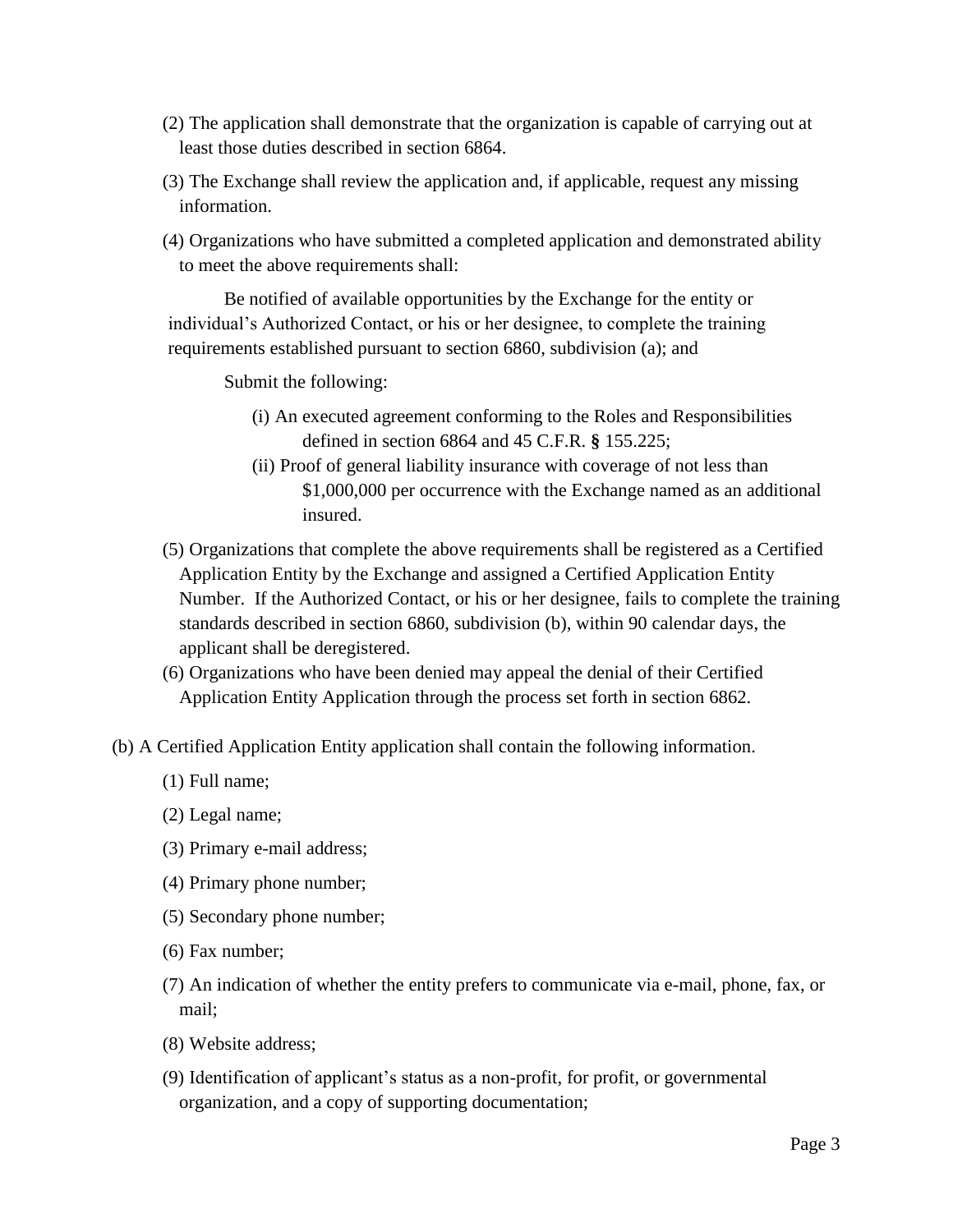- (10) Identification of the type of organization and, if applicable, a copy of the license or other certification;
- (11) Identification of the counties served;
- (12) A certification that the applicant complies with section 6866;
- (13) Identification of whether the entity serves families of mixed immigration status;
- (14) An indication of whether the entity serves individuals with disabilities and, if so, the disability(ies) served;
- (15) Identification of the year the entity was established;
- (16) An indication of whether applicant receives any federal or state grant funding;
- (17) For the primary site and each sub-site, the following information:
	- (A) Site Location Address;
	- (B) Mailing Address;
	- (C) County;
	- (D) Contact name;
	- (E) Primary e-mail address;
	- (F) Primary phone number;
	- (G) Secondary phone number;
	- (H) An indication of whether the entity or individual wants to receive referrals for individuals seeking assistance at this site;
	- (I) Hours providing enrollment assistance;
	- (J) Languages spoken by staff to provide enrollment assistance under this Article;
	- (K) Written languages;
	- (L) An indication of whether the entity or individual offers services in sign language;
	- (M) Ethnicities served;
	- (N) Estimated number of individuals served by age; and
	- (O) Types of industries served;
- (18) Name, e-mail address, primary and secondary phone number, and an indication of the preferred method of communication for the Authorized Contact;
- (19) A certification by the Authorized Contact that the information presented is true and correct to the best of the signer's knowledge;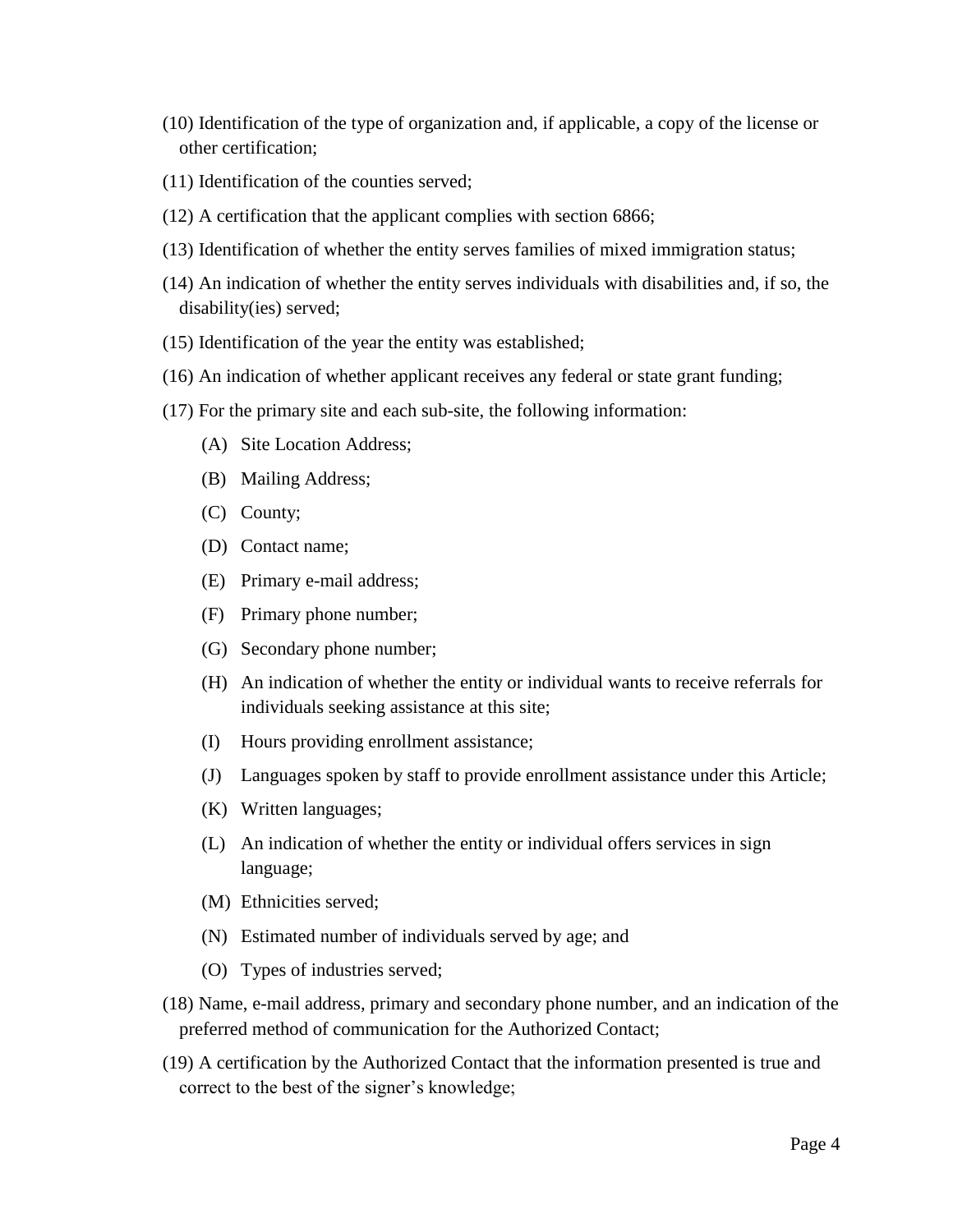- (20) For each individual to be affiliated with the applicant as a Certified Application Counselor:
	- (A)All information required by section 6856 that is not already included elsewhere in the application; and
	- (B) An indication of whether he or she is certified by the Exchange and, if applicable, the certification number.

Note: Authority cited: Sections 100502 and 100504, Government Code. Reference: Sections 100502 and 100503, Government Code; and 45 C.F.R. § 155.225.

## <span id="page-4-0"></span>**§ 6856. Certified Application Counselor Application.**

- (a) An individual may become a Certified Application Counselor according to the following process:
	- (1) The Certified Application Entity shall notify the Exchange of the individual to be affiliated according to the process described in subdivision (c) of this section.
	- (2) The individual shall:
		- (A) Submit the following:
			- 1. All information, documentation, and declarations required in subdivision (b) of this section; and
			- 2. An executed agreement conforming to the Roles and Responsibilities defined in section 6864 and 45 C.F.R. section 155.255;
		- (B) Within 30 calendar days of completing the requirements in  $(a)(2)(A)$  of this section:
			- 1. Submit fingerprinting images in accordance with section 6858 (a);
			- 2. Disclose to the Exchange all criminal convictions and administrative actions taken against the applicant;
			- 3. Complete the required training established in section 6860; and
			- 4. Pass the required certification exam administered by the Exchange pursuant to section 6860.
	- (3) Individuals who complete the above requirements, pass the Certified Application Counselor Fingerprinting and Criminal Record Check described in section 6858, and have no administrative actions taken against them which are substantially related to the qualifications, functions, or duties of the specific position sought, shall be certified as Certified Application Counselors by the Exchange.
	- (4) Applicants who have been denied for reasons other than failure to pass the Certified Application Counselor Fingerprinting and Criminal Record Check may appeal the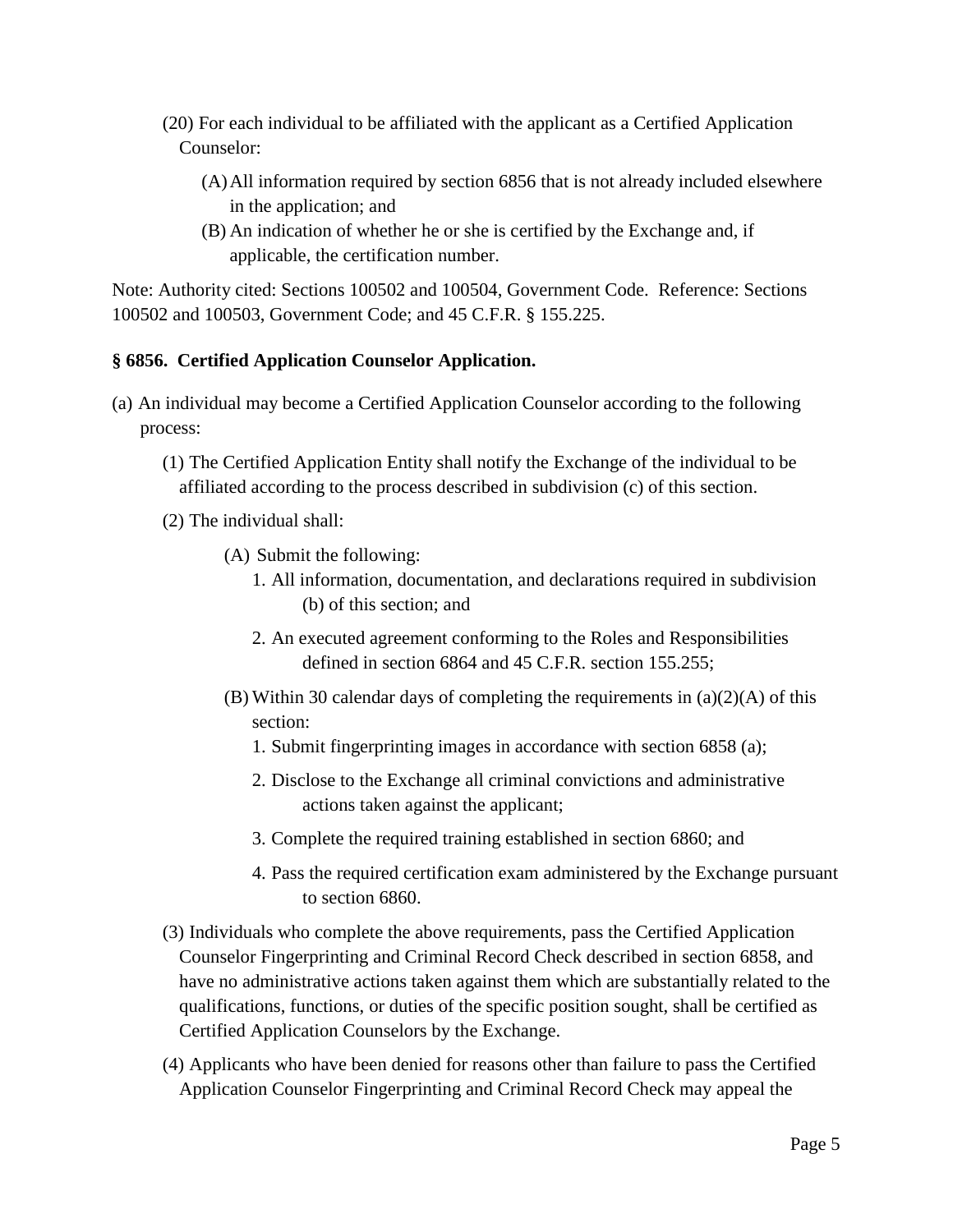denial of their Certified Application Counselor Application through the process established by section 6862.

- (b) An individual's application to become a Certified Application Counselor shall contain the following information:
	- (1) Name, e-mail address, primary phone number, and preferred method of communication;
	- (2) Driver's License Number or Identification Number issued by the California Department of Motor Vehicles. If neither is available, the applicant may provide any other unique identifier found on an identification card issued by a federal, state, or local government agency or entity;
	- (3) Identification of the Certified Application Entity that the individual will affiliate with;
	- (4) Affiliated Certified Application Entity's primary site location address;
	- (5) Site(s) served by the individual;
	- (6) Mailing Address of the primary site for the Certified Application Entity;
	- (7) An indication of the languages that the Certified Application Counselor can speak;
	- (8) An indication of the languages that the Certified Application Counselor can write;
	- (9) A certification by the individual that:
		- (A) The individual complies with section 6866;
		- (B) The individual is a natural person of not less than 18 years of age; and
		- (C) The statements made in the application are true, correct, and complete to the best of his or her knowledge and belief.
	- (10) Signature and date signed.
- (c) A Certified Application Entity shall notify the Exchange of every individual to be added or removed as an affiliated Certified Application Counselor. Such notification shall include:
	- (1) Name of the Certified Application Entity and the Certified Application Entity Number;
	- (2) Name and signature of the Authorized Contact from the Certified Application Entity;
	- (3) Name, e-mail, and primary phone number of the individual to be added or removed;
	- (4) Effective date for the addition or removal of the individual; and
	- (5) An indication of whether the individual is certified as a Certified Application Counselor, and if so, the following information:
		- (A) Certification number; and
		- (B) When adding an individual, site(s) to be served by the individual.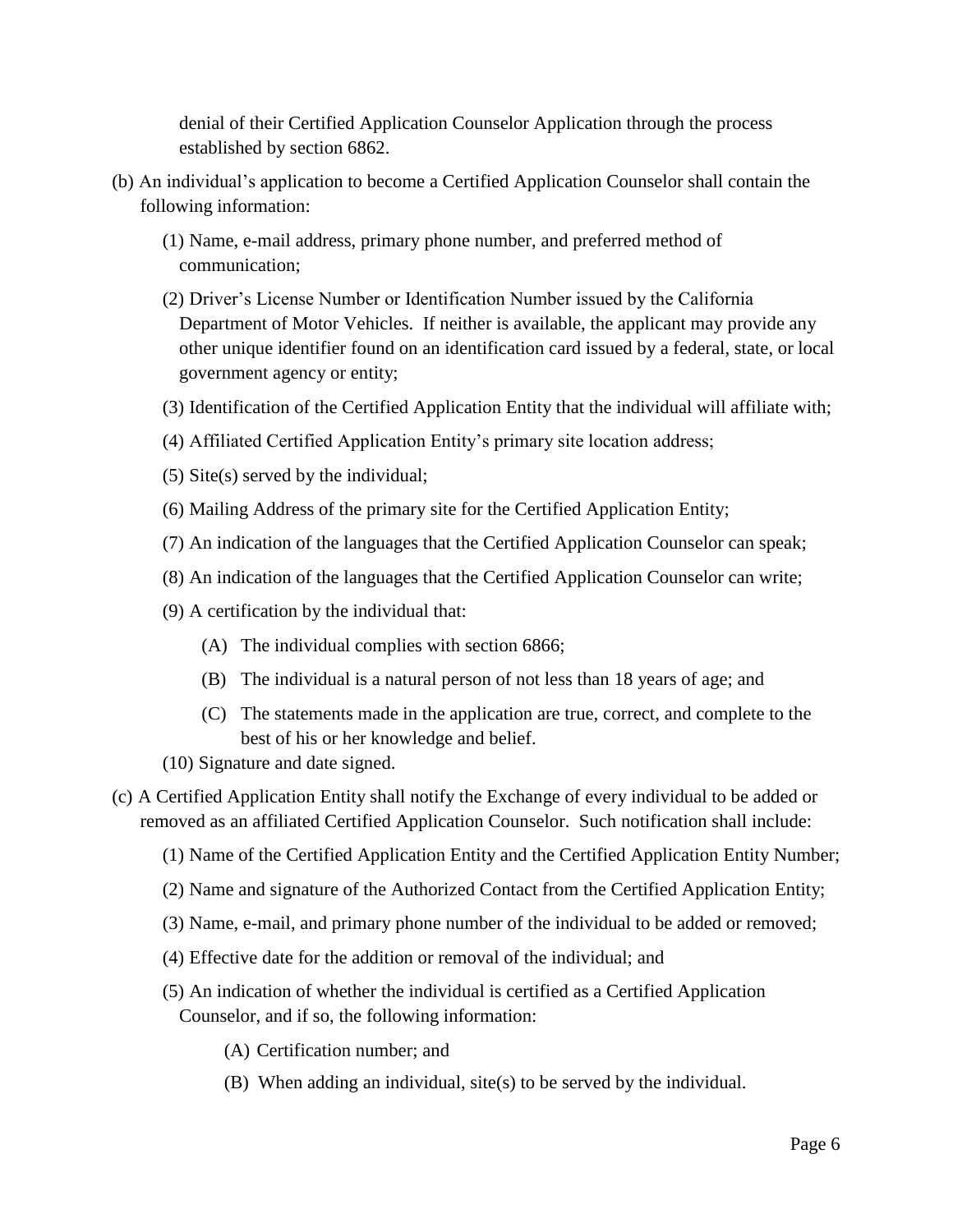Note: Authority cited: Sections 100502 and 100504, Government Code. Reference: Sections 100502 and 100503, Government Code; and 45 C.F.R. § 155.225.

### <span id="page-6-0"></span>**§ 6858. Certified Application Counselor Fingerprinting and Criminal Record Checks.**

(a) Individuals Required To Submit Fingerprinting Images

- (1) Individuals seeking certification under this Article shall submit fingerprint images and associated criminal history information pursuant to Government Code Section 1043 and Section 6456(a)-(e) of Article 4 of this Chapter.
- (b) Interim Fitness Determination
	- (1) Before any final determination or certification decision is made based on the criminal record, the Exchange shall comply with the requirements of section 6456(d)-(e) of Article 4 of this chapter.
	- (2) If the Exchange finds that an individual seeking certification under this Article has a potentially disqualifying criminal record under section 6456(d)-(e) of Article 4 of this chapter, the Exchange shall promptly provide the individual with a copy of his or her criminal record pursuant to Penal Code section 11105(t), notify the individual of the specific disqualifying offense(s) for the interim determination, and provide the individual information on how to request a written appeal, including examples of the types of additional evidence the individual may provide, to dispute the accuracy and relevancy of the criminal record.
- (c) Appeal and Final Determination
	- (1) Inaccurate or Incomplete Federal and Out of State Disqualifying Offenses
		- (A) If the individual believes that the potentially disqualifying offense in the Federal Bureau of Investigation national criminal response identified in the notice sent pursuant to subdivision (b)(2) of this section is inaccurate or incomplete, within 60 calendar days from the date of the notice, the individual may seek to correct or complete the response by providing information to the Exchange, including official court and law enforcement records, identifying and correcting the incomplete or inaccurate criminal history information. Upon receipt of such information, the Exchange shall reevaluate the interim fitness determination. The Exchange, within 60 calendar days, shall respond to the individual with a final determination.
	- (2) Inaccurate or Incomplete California Disqualifying Offenses
		- (A) If the individual believes that the potentially disqualifying offense in the California Department of Justice state criminal response identified in the notice sent pursuant to subdivision (b)(2) is inaccurate or incomplete, within 60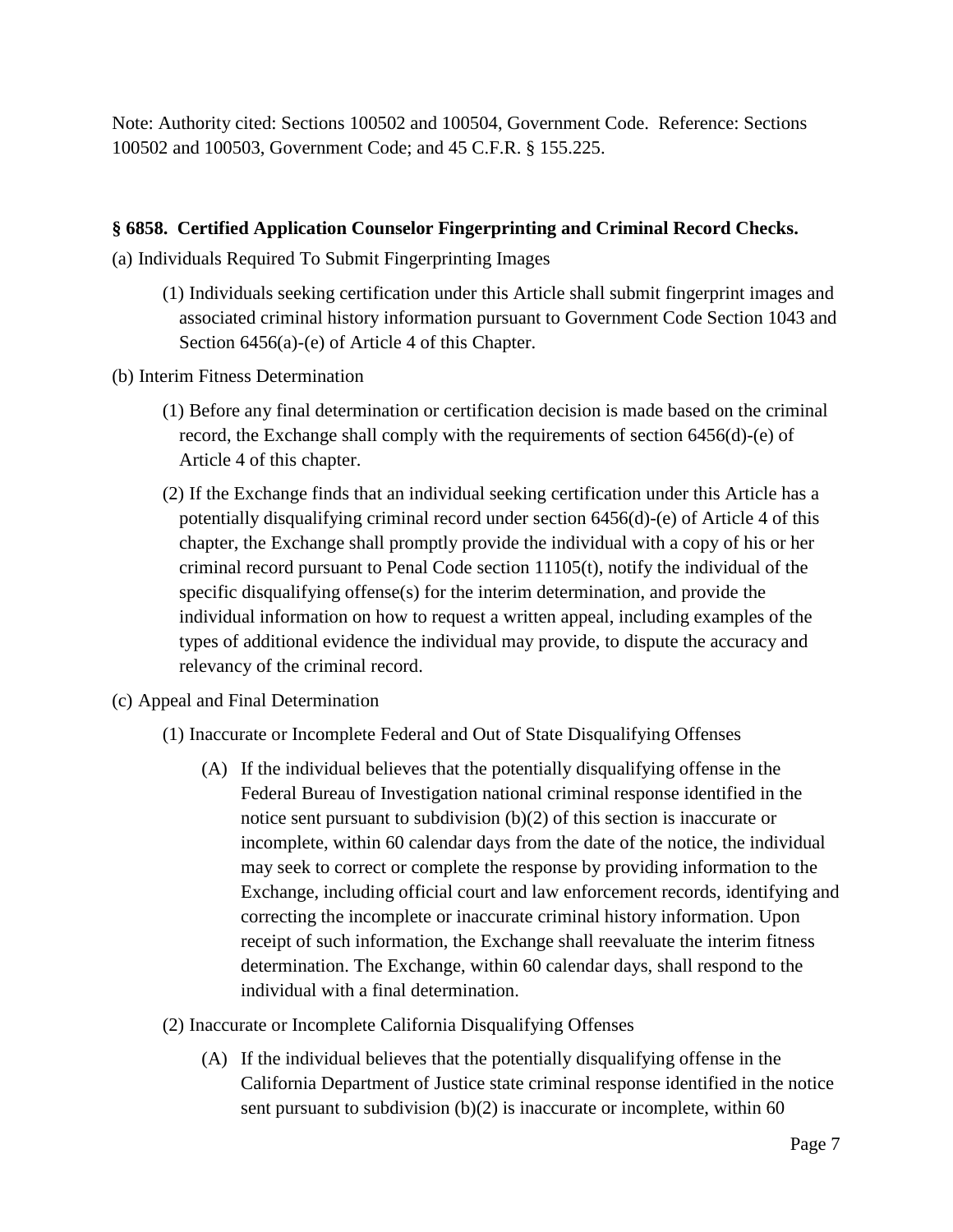calendar days from the date of the notice, the individual shall notify the Exchange and follow the procedures set forth in Penal Code sections 11120- 11127 to correct or complete the criminal response with the DOJ. The fitness determination shall not be final until the DOJ has acted to correct the state criminal response. Upon receipt of the corrected response, the Exchange shall reevaluate the interim fitness determination. The Exchange, within 60 calendar days, shall respond to the individual with a final determination.

- (3) If the individual determines that his or her criminal record is accurate, within 60 days from the date of the notice in subdivision (b)(2) of this section, the individual may dispute the interim determination by producing additional written evidence of rehabilitation and mitigating circumstances related to any potentially disqualifying offense. The Exchange, within 60 calendar days, shall respond to the individual with a final determination.
	- (A) For purposes of reevaluating the interim determination pursuant to subdivision (c)(3) of this section, the Exchange shall take into account any of the following:
		- 1. Any additional evidence of rehabilitation and mitigating circumstances provided by the individual in subdivision (c)(3) of this section;
		- 2. Information received as a result of the criminal record check;
		- 3. Information received through the individual's application process for a position requiring fingerprinting in subdivision (a) of this section.
		- 4. Information received as a result of the individual's employment history or qualifications for a position requiring fingerprinting in subdivision (a) of this section.
- (4) Absent good cause for late filing as determined by the Exchange on a case by case basis, the interim fitness determination shall become final.
- (d) Following the receipt of a final determination pursuant to this section that an individual is disqualified from certification, the individual shall not reapply for certification for two years.
- (e) Costs
	- (1) Background check costs for individuals seeking certification under this Article shall be paid by the Exchange prior to and including June 30, 2016.
	- (2) After June 30, 2016, background check costs for individuals seeking certification under this Article shall be paid by the Certified Application Entity or Certified Application Counselor.

Note: Authority cited: Sections 1043 and 100504, Government Code. Reference: Section 100502, Government Code; Section 11105, Penal Code; and 45 C.F.R. §§ 155.225 and 155.260.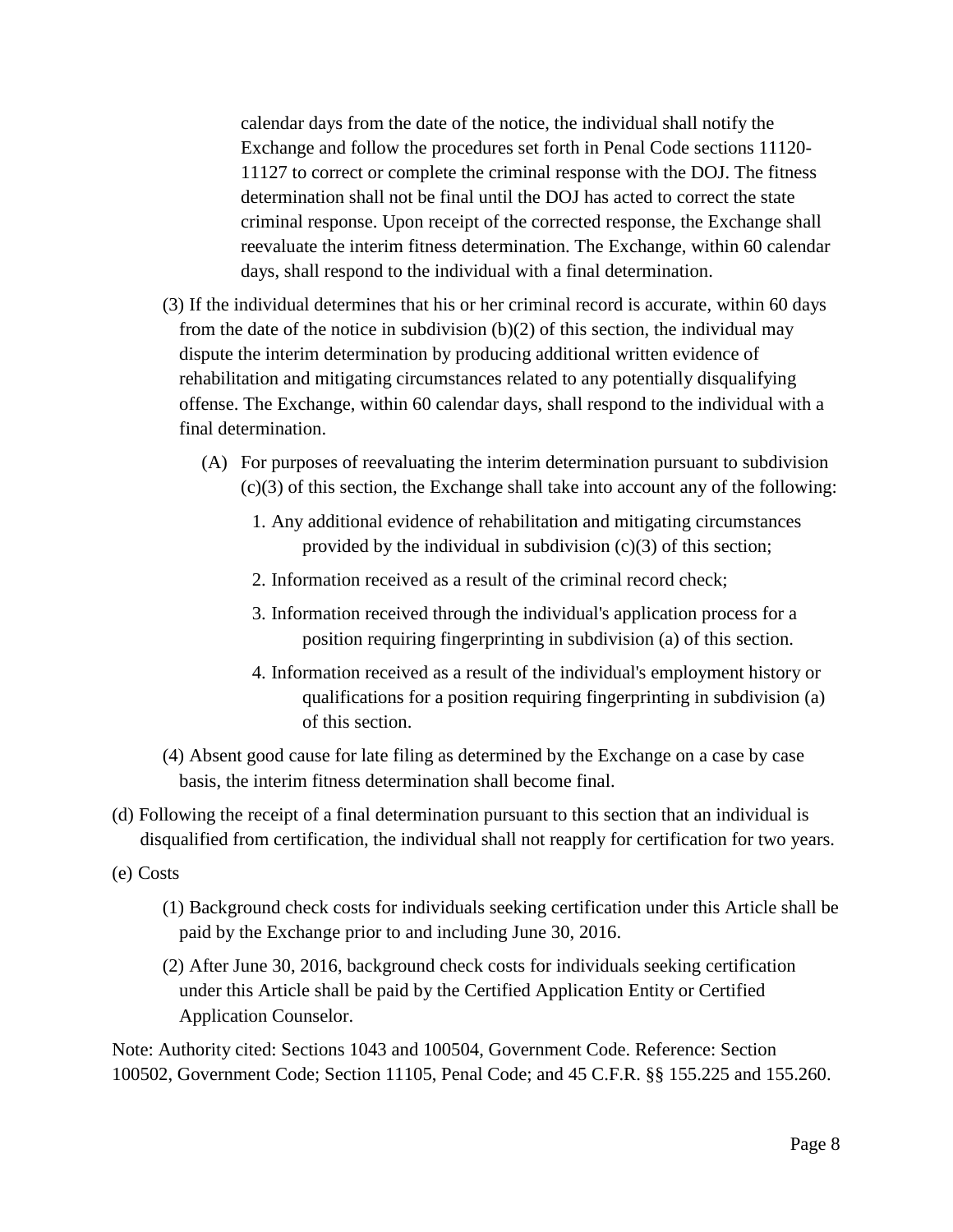#### <span id="page-8-0"></span>**§ 6860. Training Standards**

- (a) All individuals or entities who apply to become a Certified Application Entity shall complete training for the management of Certified Application Entities prior to any affiliated Certified Application Counselors carrying out any Consumer Assistance functions.
- (b) All Certified Application Counselors shall complete training in the following subjects prior to carrying out any Consumer Assistance functions under this article:
	- (1) QHPs (including the metal levels described at 45 C.F.R. § 156.140(b)), and how they operate, including benefits covered, payment processes, rights and processes for appeals and grievances, and contacting individual plans;
	- (2) The full range of insurance affordability programs, including Medicaid, the Children's Health Insurance Program, and other public programs;
	- (3) The tax implications of enrollment decisions;
	- (4) Eligibility requirements for premium tax credits and cost-sharing reductions, and the impacts of premium tax credits on the cost of premiums;
	- (5) Contact information for appropriate federal, state, and local agencies for consumers seeking additional information about specific coverage options not offered through the Exchange;
	- (6) Basic concepts about health insurance and the Exchange; the benefits of having health insurance and enrolling through an Exchange; and the individual responsibility to have health insurance;
	- (7) Eligibility and enrollment rules and procedures, including how to appeal an eligibility determination;
	- (8) Providing culturally and linguistically appropriate services;
	- (9) Ensuring accessibility for people with any disability;
	- (10) Understanding differences among health plans;
	- (11) Privacy and security standards applicable under 45 C.F.R. § 155.260 for handling and safeguarding consumers' personally identifiable information;
	- (12) Working effectively with individuals with limited English proficiency, people with disabilities, people of any gender identity, people of any sexual orientation, and vulnerable, rural, and underserved populations;
	- (13) Customer service standards;
	- (14) Outreach and education methods and strategies;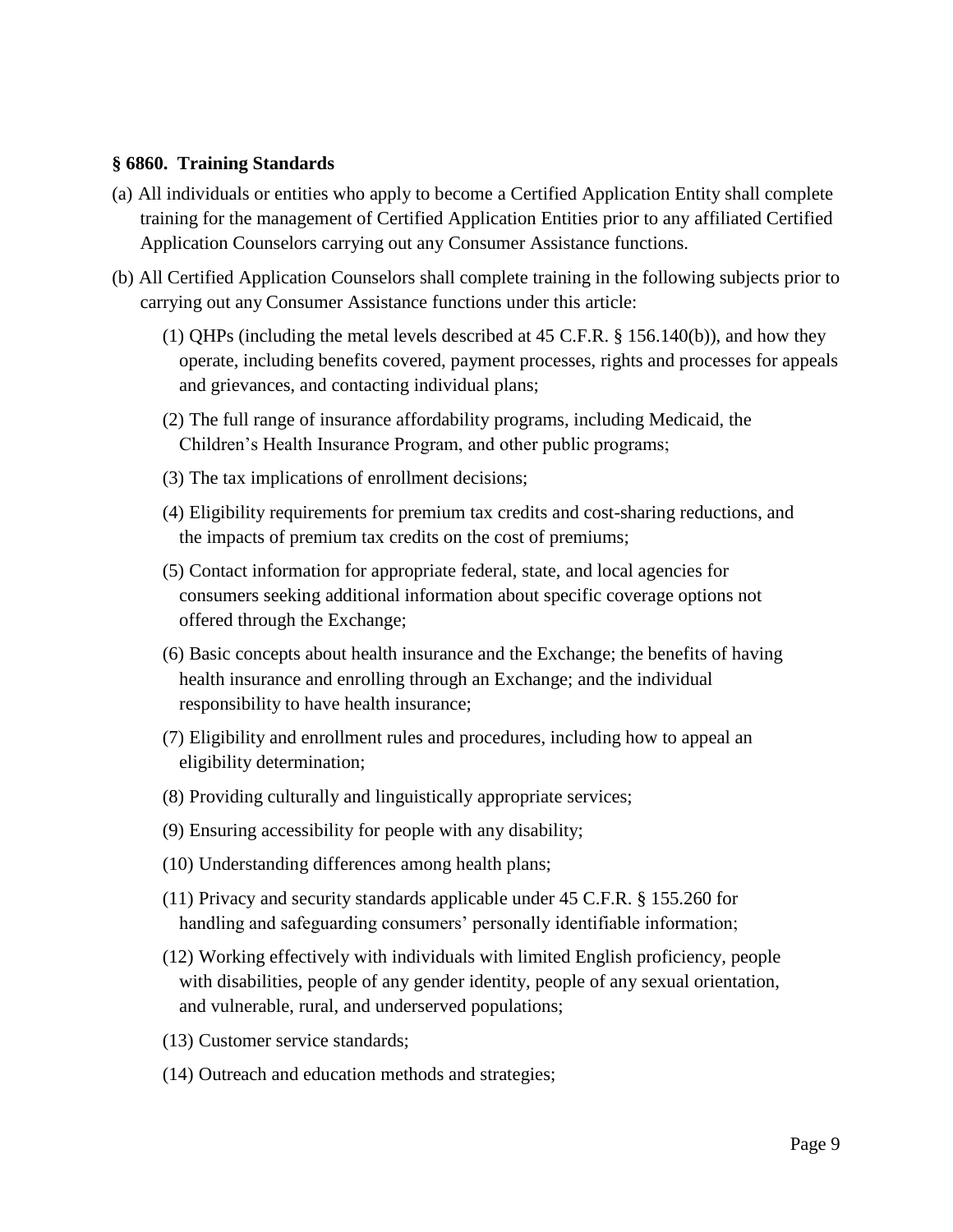- (15) Applicable administrative rules, processes and systems related to Exchanges and QHPs; and
- (16) Procedures for assisting consumers with voter registration in compliance with section 6462 of Article 4.
- (c) Training shall be provided by the Exchange through instructor-led training or computer-based training.
- (d) In order to maintain certification with the Exchange, on an annual basis, Certified Application Counselors shall pass an exam administered by the Exchange testing the subjects in subdivision (b) of this section.

Note: Authority cited: Sections 100502 and 100504, Government Code. Reference: Sections 100502 and 100503, Government Code; and 45 C.F.R. § 155.225.

## <span id="page-9-0"></span>**§ 6862. Appeals Process**

- (a) Other than a determination made pursuant to section 6858, Certified Application Counselor Fingerprinting and Criminal Record Checks, a decision that an individual or entity is not eligible or qualified to participate or continue to participate in a program under this Article may be appealed to the Exchange in accordance with the requirements of this section.
- (b) The Exchange shall allow an applicant to request an appeal within 60 calendar days of the date of the notice of eligibility determination.
- (c) The first phase of the Appeals Process shall include an informal review by the Exchange. The Exchange shall consider the information used to determine the appellant's eligibility as well as any additional relevant evidence presented during the course of the appeal. The Exchange shall make an informal resolution decision within 45 calendar days from the receipt of the appeal. The Exchange shall notify the appellant in writing of the decision.
- (d) If the appellant is satisfied with the outcome of the informal resolution decision, the appeal may be withdrawn. If the appeal is not withdrawn, it shall be automatically escalated to the second phase of the Appeals Process. During the second phase, an independent unit within the Exchange that had no involvement in the original eligibility or qualification determination or informal resolution decision shall review the eligibility or qualification of the appellant de novo. The appellant shall be allowed to present additional evidence during the second phase. The Exchange shall consider all relevant evidence presented during the course of the appeal and notify the appellant in writing of the final decision within 60 calendar days from the receipt of the initial appeal.

Note: Authority cited: Sections 100502 and 100504, Government Code. Reference: Sections 100502 and 100503, Government Code.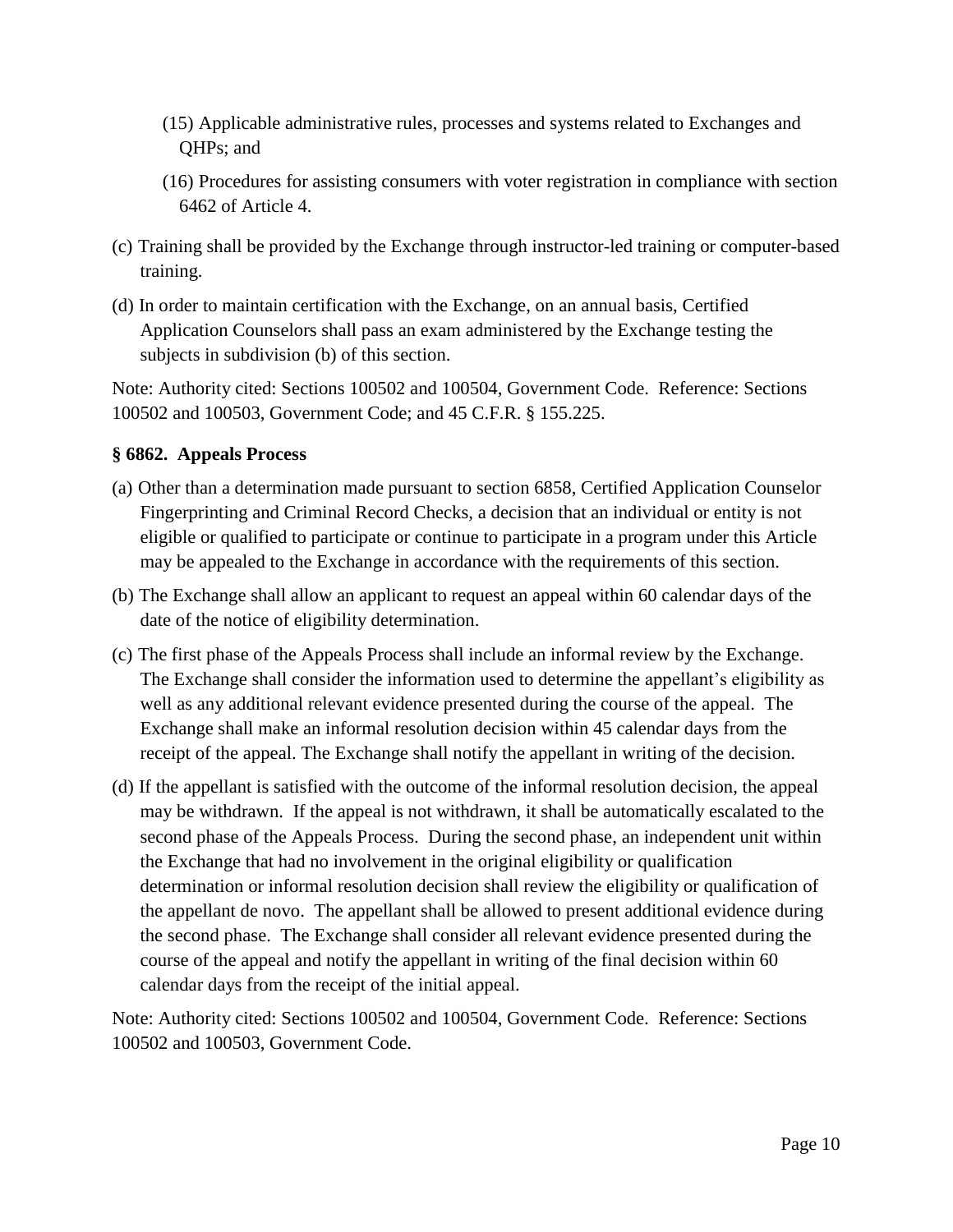#### <span id="page-10-0"></span>**§ 6864. Roles & Responsibilities.**

(a) Certified Application Counselors shall perform the following functions:

- (1) Provide information to individuals and employees about the full range of QHP options and insurance affordability programs for which they are eligible, which includes providing fair, impartial, and accurate information that assists consumers with submitting the eligibility application; clarifying the distinctions among health coverage options, including QHPs; and helping consumers make informed decisions during the health coverage selection process;
- (2) Assist individuals and employees in applying for coverage in a QHP through the Exchange and for insurance affordability programs; and
- (3) Help to facilitate enrollment of eligible individuals into QHPs and insurance affordability programs;
- (4) Comply with the privacy and security requirements in 45 C.F.R. § 155.260;
- (5) Act in the best interest of the applicants assisted;
- (6) Either directly or through an appropriate referral to assistance personnel certified pursuant to Article 8 of this Chapter, provide information in a manner that is accessible to individuals with disabilities, as defined by the Americans with Disabilities Act, as amended, 42 U.S.C. 12101 et seq. and section 504 of the Rehabilitation Act, as amended, 29 U.S.C. 794; and
- (7) Ensure that voter registration assistance is available in compliance with section 6462 of Article 4 of this Chapter; and
- (8) Comply with any applicable federal or state laws and regulations.
- (b) Prior to receiving access to any consumer's personally identifiable information as defined in section 6650, the Certified Application Counselor shall:
	- (1) Inform the consumer that the Certified Application Counselor must obtain his or her authorization prior to accessing any personally identifiable information;
	- (2) Inform each consumer of the roles and responsibilities of the Certified Application Counselor as set forth in section 6864;
	- (3) Obtain oral or written authorization from the consumer to access the consumer's personally identifiable information;
		- (A) Written authorization shall contain a consumer's signature and a written attestation completed by the Certified Application Counselor affirming under penalty of perjury that the Certified Application Counselor:
			- 1. Is a Certified Application Counselor affiliated with a Certified Application Entity;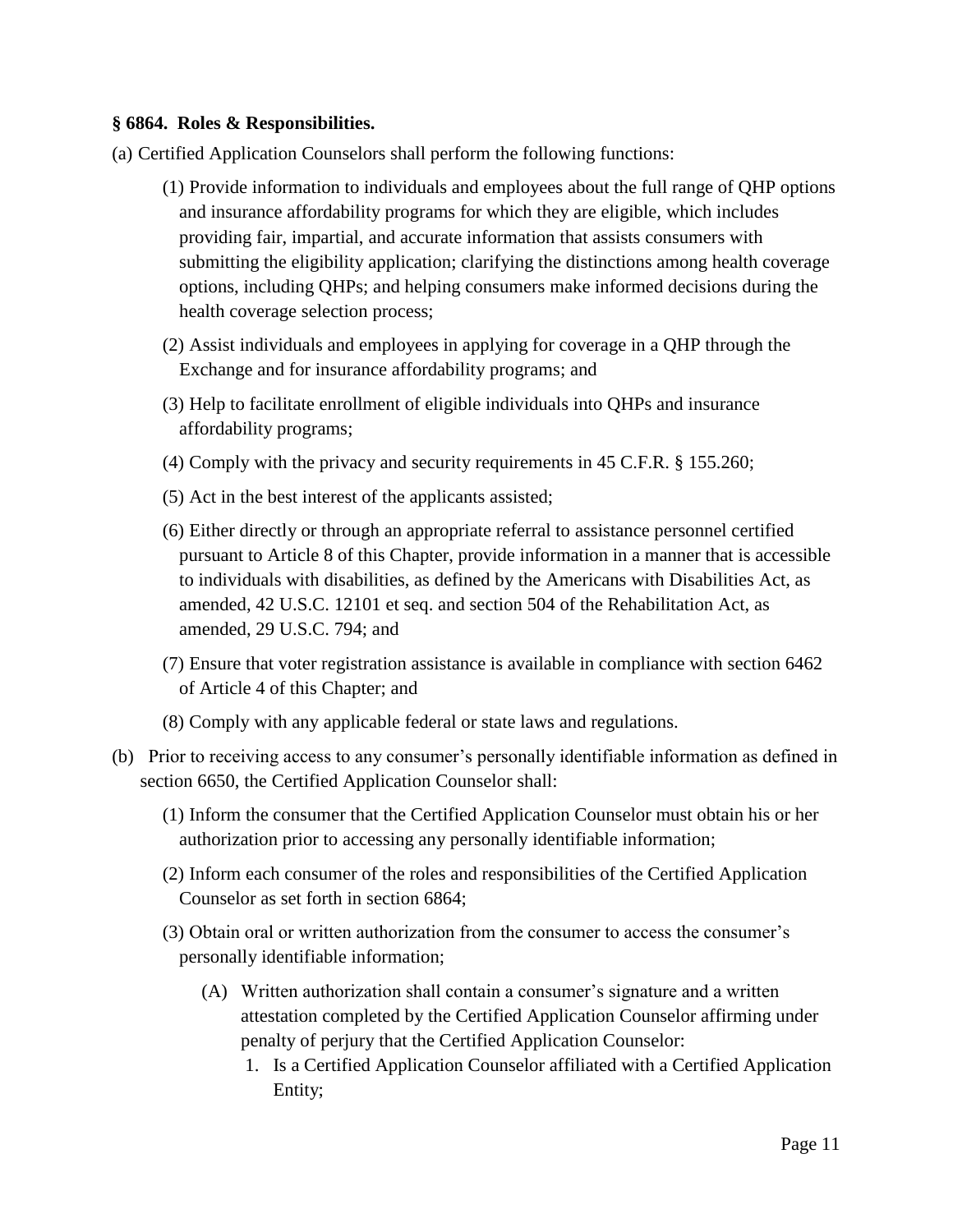- 2. Conveyed all the information required under this subdivision to the consumer in a language and manner which he or she understands; and
- 3. Obtained written authorization from the consumer consenting to the release of his or her personally identifiable information as defined in Article 8 in order to fulfill the duties as described in section 6864.
- (B) Oral authorization shall be accompanied by a written attestation completed by the Certified Application Counselor affirming under penalty of perjury that the Certified Application Counselor:
	- 1. Is a Certified Application Counselor affiliated with a Certified Application Entity;
	- 2. Conveyed all the information required under this subdivision to the consumer in a language and manner which he or she understands; and
	- 3. Obtained oral authorization from the consumer consenting to the release of his or her personally identifiable information in order to fulfill the duties as described in section 6864.
- (4) Inform the consumer that the Certified Application Counselor cannot choose a health insurance plan on the consumer's behalf;
- (5) Inform the consumer that the Certified Application Counselor will provide the consumer with information regarding the health insurance options and insurance affordability programs for which he or she may be eligible;
- (6) Inform the consumer that his or her personally identifiable information will be kept private and secure in accordance with the standards set forth in § 45 C.F.R. 155.260;
- (7) Inform the consumer that if the Certified Application Counselor cannot assist the consumer, he or she will refer the consumer to another Certified Application Counselor or the Covered California Call Center;
- (8) Inform the consumer that the Certified Application Counselor will not charge a fee in exchange for performing the duties described in section 6864;
- (9) Inform the consumer that the assistance is based only on the information provided by the consumer, and if the information given is inaccurate or incomplete, the Certified Application Counselor may not be able to offer assistance;
- (10) Inform the consumer that the authorization set forth in section 6864 (b)(3) may be revoked at any time; and
- (11) Maintain a record of such authorization for a minimum of six (6) years.
- (c) Certified Application Counselors shall include the following in a consumer's application to the Exchange: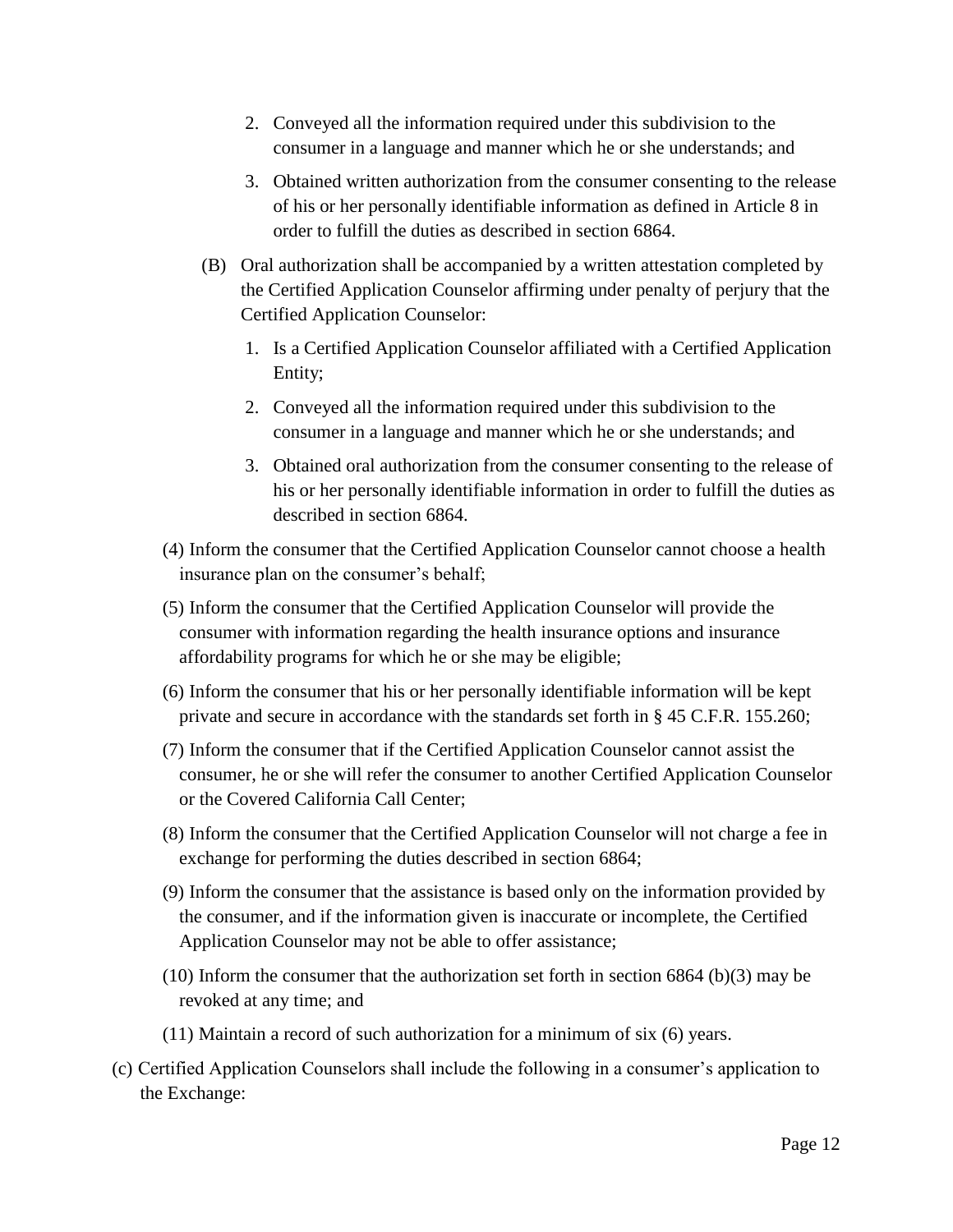- (1) Name and certification number of the Certified Application Counselor;
- (2) Name of the Certified Application Entity and the Certified Application Entity Number; and
- (3) Signature and date of signature by the Certified Application Counselor.
- (d) If any of the information listed in subdivision (c) of this section is not included on the consumer's original application, it may not be added at a later time.
- (e) Certified Application Counselors shall wear the badge issued by the Exchange at all times when performing duties under section 6864.
- (f) Certified Application Entities must maintain a physical presence in the state of California so that face-to-face assistance can be provided to applicants and enrollees.
- (g) Certified Application Entities shall maintain a registration process and method to track the performance of Certified Application Counselors.
- (h) To ensure that information provided as part of any Consumer Assistance is culturally and linguistically appropriate to the needs of the population being served, including individuals with limited English proficiency as required by 45 C.F.R. §§ 155.205(c)(2) and 155.225, Certified Application Entities and Certified Application Counselors shall:
	- (1) Develop and maintain general knowledge about the racial, ethnic, and cultural groups in their service area, including each group's diverse cultural health beliefs and practices, preferred languages, health literacy, and other needs;
	- (2) Collect and maintain updated information to help understand the composition of the communities in the service area, including the primary languages spoken;
	- (3) Provide consumers with information and assistance in the consumer's preferred language, at no cost to the consumer, including the provision of oral interpretation of non-English languages and the translation of written documents in non-English languages when necessary to ensure meaningful access. Use of a consumer's family or friends as oral interpreters can satisfy the requirement to provide linguistically appropriate services only when requested by the consumer as the preferred alternative to an offer of other interpretive services;
	- (4) Provide oral and written notice to consumers with limited English proficiency informing them of their right to receive language assistance services and how to obtain them;
	- (5) Receive ongoing education and training in culturally and linguistically appropriate service delivery; and
	- (6) Implement strategies to recruit, support, and promote a staff that is representative of the demographic characteristics, including primary languages spoken, of the communities in their service area.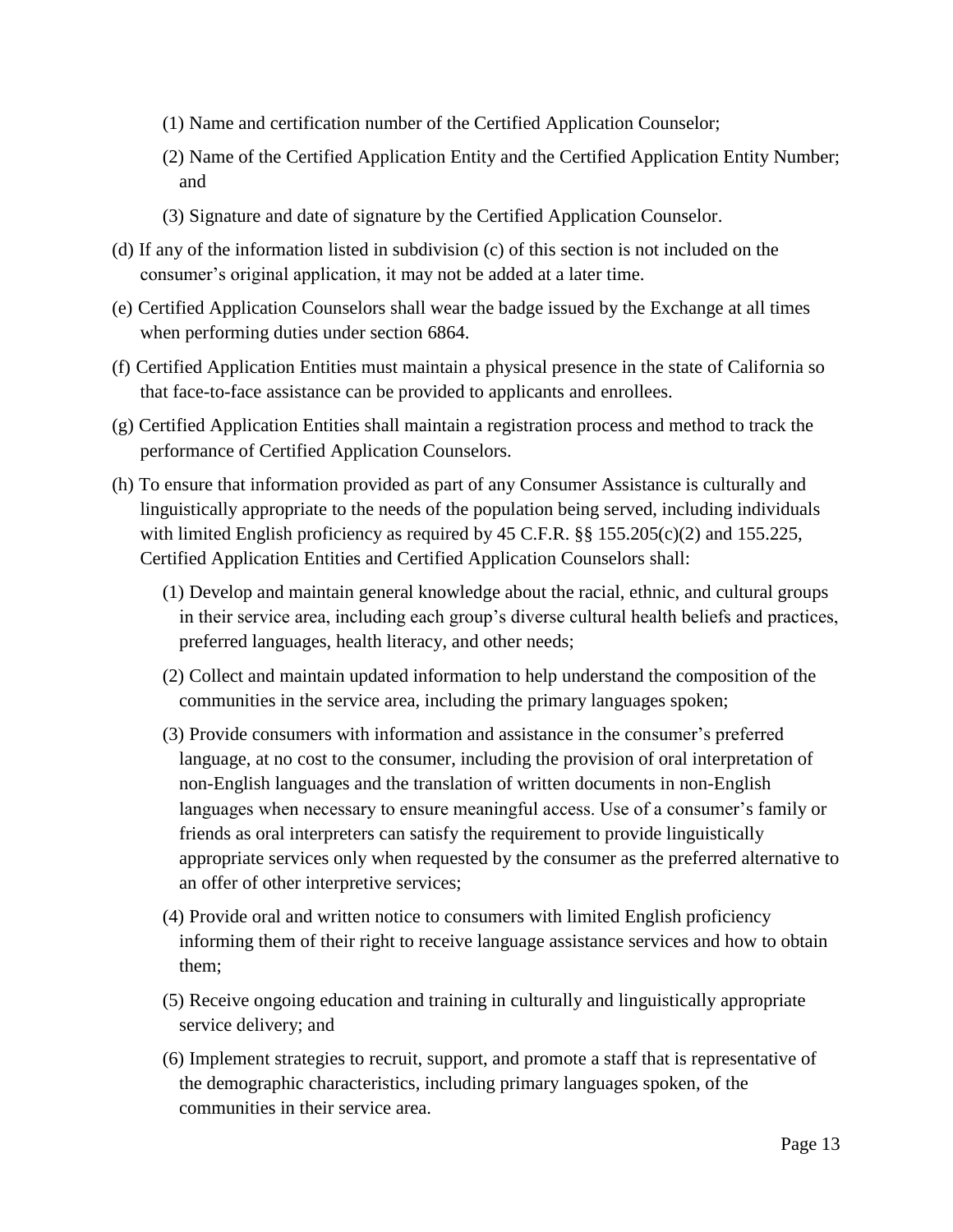- (i) To ensure that Consumer Assistance is accessible to people with disabilities, Certified Application Entities and Certified Application Counselors shall:
	- (1) Ensure that any consumer education materials, Web sites, or other tools utilized for Consumer Assistance purposes are accessible to people with disabilities, including those with sensory impairments, such as visual or hearing impairments, and those with mental illness, addiction, and physical, intellectual, and developmental disabilities;
	- (2) Provide auxiliary aids and services for individuals with disabilities, at no cost, where necessary for effective communication. Use of a consumer's family or friends as interpreters can satisfy the requirement to provide auxiliary aids and services only when requested by the consumer as the preferred alternative to an offer of other auxiliary aids and services;
	- (3) Provide assistance to consumers in a location and in a manner that is physically and otherwise accessible to individuals with disabilities;
	- (4) Ensure that legally authorized representatives are permitted to assist an individual with a disability to make informed decisions; and
	- (5) Acquire sufficient knowledge to refer people with disabilities to local, state, and federal long-term services and support programs when appropriate.
- (j) To ensure that no consumer is discriminated against, Certified Application Entities and Certified Application Counselors shall provide the same level of service to all individuals regardless of age, disability, culture, sexual orientation, or gender identity and seek advice or experts when needed.
- (k) Certified Application Entities and Certified Application Counselors may not:
	- (1) Impose or induce any fee, charge, or remuneration on applicants for application or other assistance related to the Exchange;
	- (2) Be a QHP;
	- (3) Receive any direct or indirect consideration or from any health insurance issuer or issuer of stop-loss insurance in connection with the enrollment of any individuals in a QHP or a non-QHP;
	- (4) Refer consumers to a specific insurance agent or specific set of insurance agents;
	- (5) Provide gifts, including gift cards or cash or provide promotional items that market or promote the products or services of a third party, to any applicant or potential enrollee as an inducement for enrollment. Gifts, gift cards, or cash may be provided for the purpose of providing reimbursement for legitimate expenses incurred by a consumer in an effort to receive Exchange application assistance, such as, but not limited to, travel or postage expenses;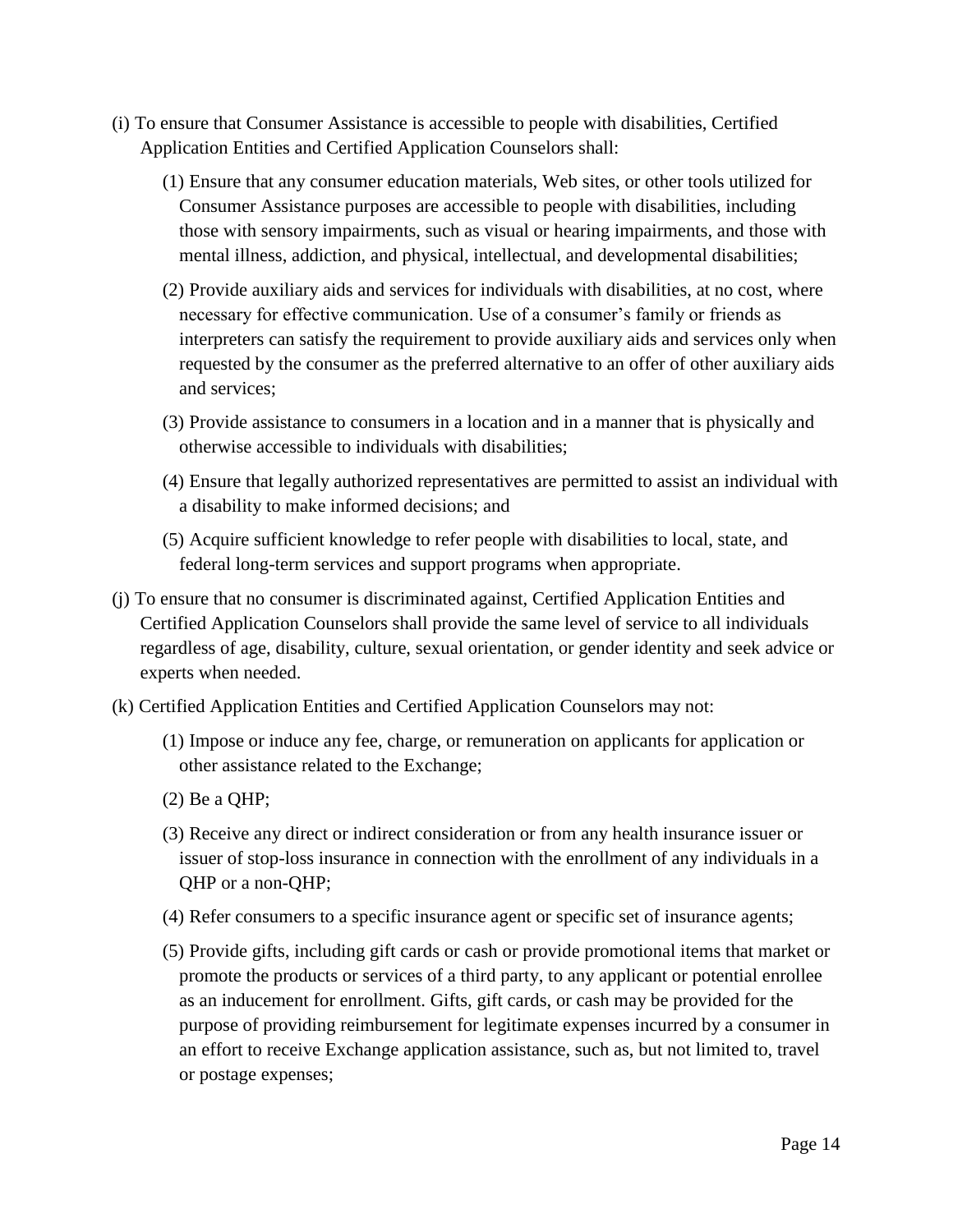- (6) Solicit any consumer for application or enrollment assistance by going door-to-door or through other unsolicited means of direct contact, including calling a consumer to provide application or enrollment assistance without the consumer initiating the contact, unless the individual has a pre-existing relationship with the individual certified application counselor or designated organization and other applicable State and Federal laws are otherwise complied with. Outreach and education activities may be conducted by going door-to-door or through other unsolicited means of direct contact, including calling a consumer;
- (7) Initiate any telephone call to a consumer using an automatic telephone dialing system or an artificial or prerecorded voice, except in cases where the individual certified application counselor or designated organization has a relationship with the consumer and so long as other applicable State and Federal laws are otherwise complied with;
- (8) Mail the paper application for the consumer;
- (9) Coach the consumer to provide inaccurate information on the application regarding income, residency, immigration status and other eligibility criteria;
- (10) Coach or recommend one plan or provider over another;
- (11) Accept any premium payments from the consumer;
- (12) Input any premium payment information on behalf of the consumer;
- (13) Pay any part of the premium or provide any form of consideration to the consumer on behalf of the consumer;
- (14) Intentionally create multiple applications from the same household, as defined in 45 C.F.R. § 435.603(f); or
- (15) Invite, influence, or arrange for an individual whose existing coverage through an eligible employer-sponsored plan is affordable and provides minimum value, as described in 26 USC § 36B(c)(2)(C)) and in 26 C.F.R. § 1.36B-2(c)(3)(v) and (vi), to separate from employer-based group health coverage.
- (l) Certified Application Counselors shall report to the Exchange any subsequent arrests for which they have been released on bail or personal recognizance and criminal convictions, received by the Exchange in accordance with section 6456 (c) of Article 4, and administrative actions taken by any other agency, within 30 calendar days of the date of each occurrence.

Note: Authority cited: Sections 100502 and 100504, Government Code. Reference: Sections 100502 and 100503, Government Code; and 45 C.F.R. §§ 155.205, 155.210, 155.215, and 155.225.

#### <span id="page-14-0"></span>**§ 6866. Conflict of Interest Standards.**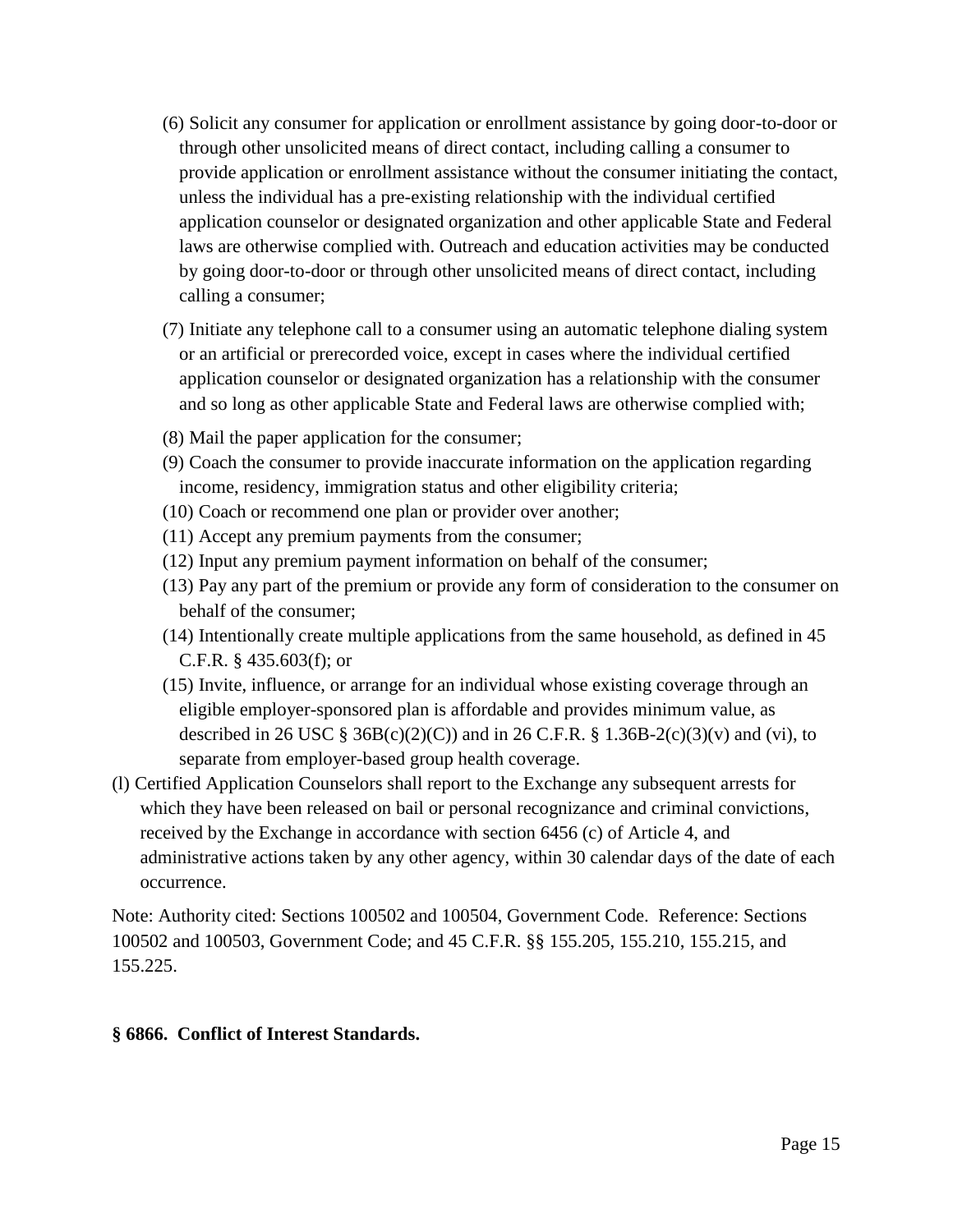- (a) Certified Application Entities and Certified Application Counselors must disclose to the Exchange and any potential applicants any relationships with Qualified Health Plans, insurance affordability programs, or other potential conflicts of interest.
- (b) Certified Application Entities and Certified Application Counselors shall not concurrently hold a license issued by the California Department of Insurance.
- (c) Certified Application Entities and Certified Application Counselors shall not employ, be employed by or be in partnership with, or receive any remuneration arising out of functions performed under this Article from any individual or entity currently licensed by the California Department of Insurance.
- (d) Certified Application Entities and Certified Application Counselors shall:
	- (1) Create a written plan to remain free of conflicts of interest while carrying out functions under this Article; this plan shall be made available upon request to the Exchange;
	- (2) Provide information to consumers about the full range of QHP options and insurance affordability programs for which they are eligible; and
	- (3) Disclose to the Exchange and to each consumer who receives application assistance from the entity or individual:
		- (A) Any lines of insurance business, not covered by the restrictions on participation and prohibitions on conduct in this section, which the entity or individual intends to sell while carrying out the Consumer Assistance functions;
		- (B) Any existing employment relationships, or any former employment relationships within the last five years, with any health insurance issuers or issuers of stop loss insurance, or subsidiaries of health insurance issuers or issuers of stop loss insurance, including any existing employment relationships between a spouse or domestic partner and any health insurance issuers or issuers of stop loss insurance, or subsidiaries of health insurance issuers or issuers of stop loss insurance; and
		- (C) Any existing or anticipated financial, business, or contractual relationships with one or more health insurance issuers or issuers of stop loss insurance, or subsidiaries of health insurance issuers or issuers of stop loss insurance.

Note: Authority cited: Sections 100502 and 100504, Government Code. Reference: Sections 100502 and 100503, Government Code; and 45 C.F.R. §§155.205, 155.210, and 155.225.

#### <span id="page-15-0"></span>**§ 6868. Suspension and Revocation.**

(a) Each of the following shall be justification for the Exchange to suspend or revoke the certification of any Certified Application Entity and/or Certified Application Counselor: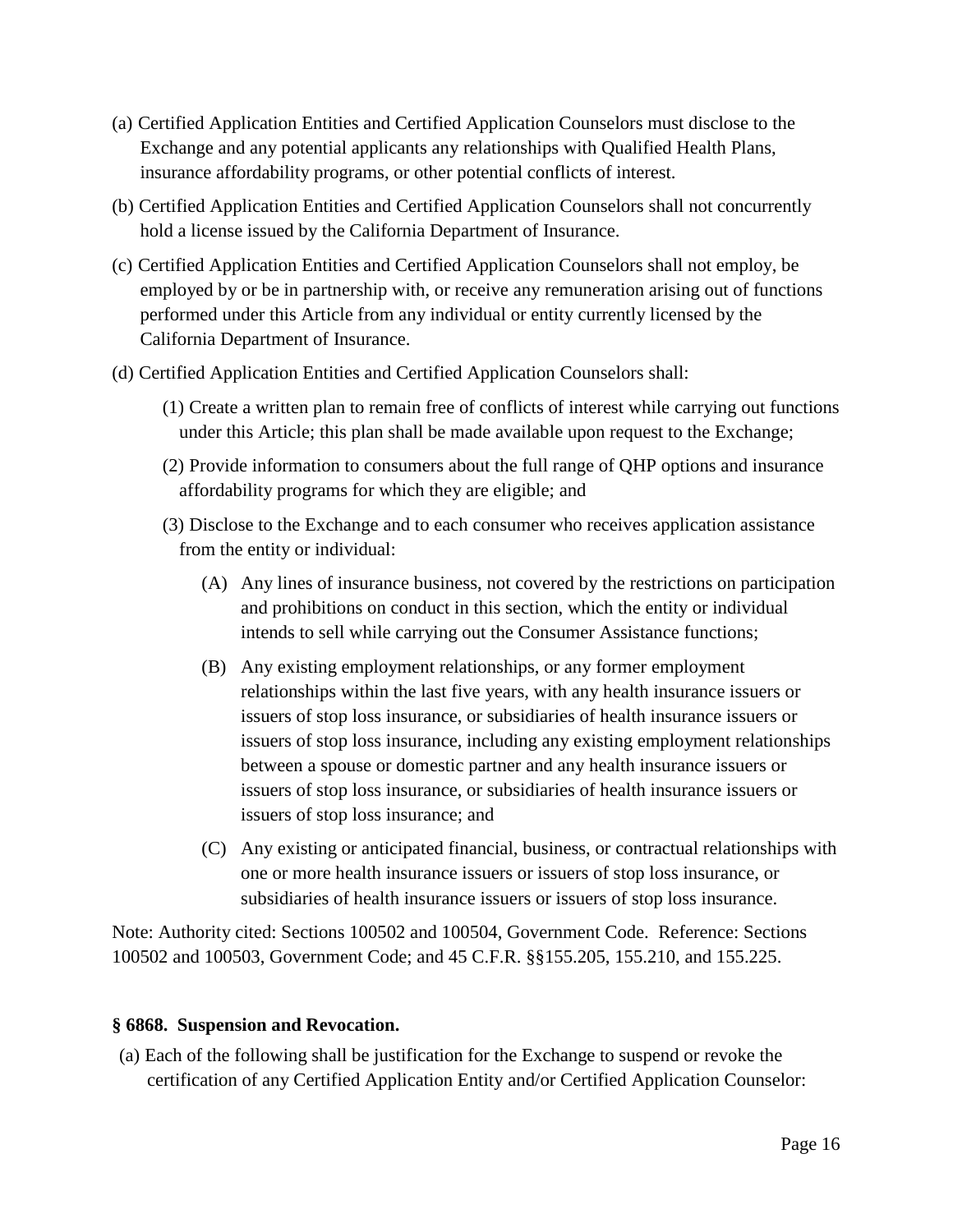- (1) Failure to comply with any and all applicable federal or state laws or regulations, including, but not limited to, section 6864 or section 6866 of this Article; and
- (2) A potentially disqualifying administrative action or criminal record which is substantially related to the qualifications, functions, or duties of the specific position of the entity or individual as set forth in this Article.
- (b) Withdrawal of Certification Procedure
	- (1) The Exchange shall withdraw a Certified Application Entity's certification in accordance with the following procedure:
		- (A) The Exchange shall provide written notice to the Certified Application Entity including the justification for withdrawing the certification;
		- (B) The withdrawal of the Certified Application Entity's certification shall become effective 20 calendar days following the date of the issuance of the Exchange's written notice;
		- (C) The submission of an appeal as set forth in subdivision (c) of this section shall toll the effectiveness of the decertification pursuant to subdivision  $(b)(1)(B)$  of this section until a final determination is made, however during this time the Certified Application Entity may not hold itself out as such;
		- (D) A Certified Application Entity for which the Exchange has withdrawn its certification must notify within one business day all of its Certified Application Counselors that they may no longer hold themselves out as Certified Application Counselors; and
		- (E) Withdrawal of a Certified Application Entity's certification does not relieve the entity of its obligation to protect consumers' personally identifiable information which it obtained or to which it had access.
	- (2) The Exchange shall withdraw a Certified Application Counselor's certification in accordance with the following procedure:
		- (A) The Exchange shall provide written notice to the Certified Application Counselor, which includes the justification for withdrawing the certification;
		- (B) The withdrawal of the Certified Application Counselor's certification shall become effective 20 calendar days following the date of the issuance of the Exchange's written notice;
		- (C) The submission of an appeal as set forth in subdivision (c) of this section shall toll the effectiveness of the decertification pursuant to subdivision  $(b)(2)(B)$  of this section until a final determination is made;
		- (D) Certified Application Counselors may not hold themselves out as Certified Application Counselors after receiving a written notice pursuant to (b)(2)(A) of this section unless and until their certification is reinstated; and